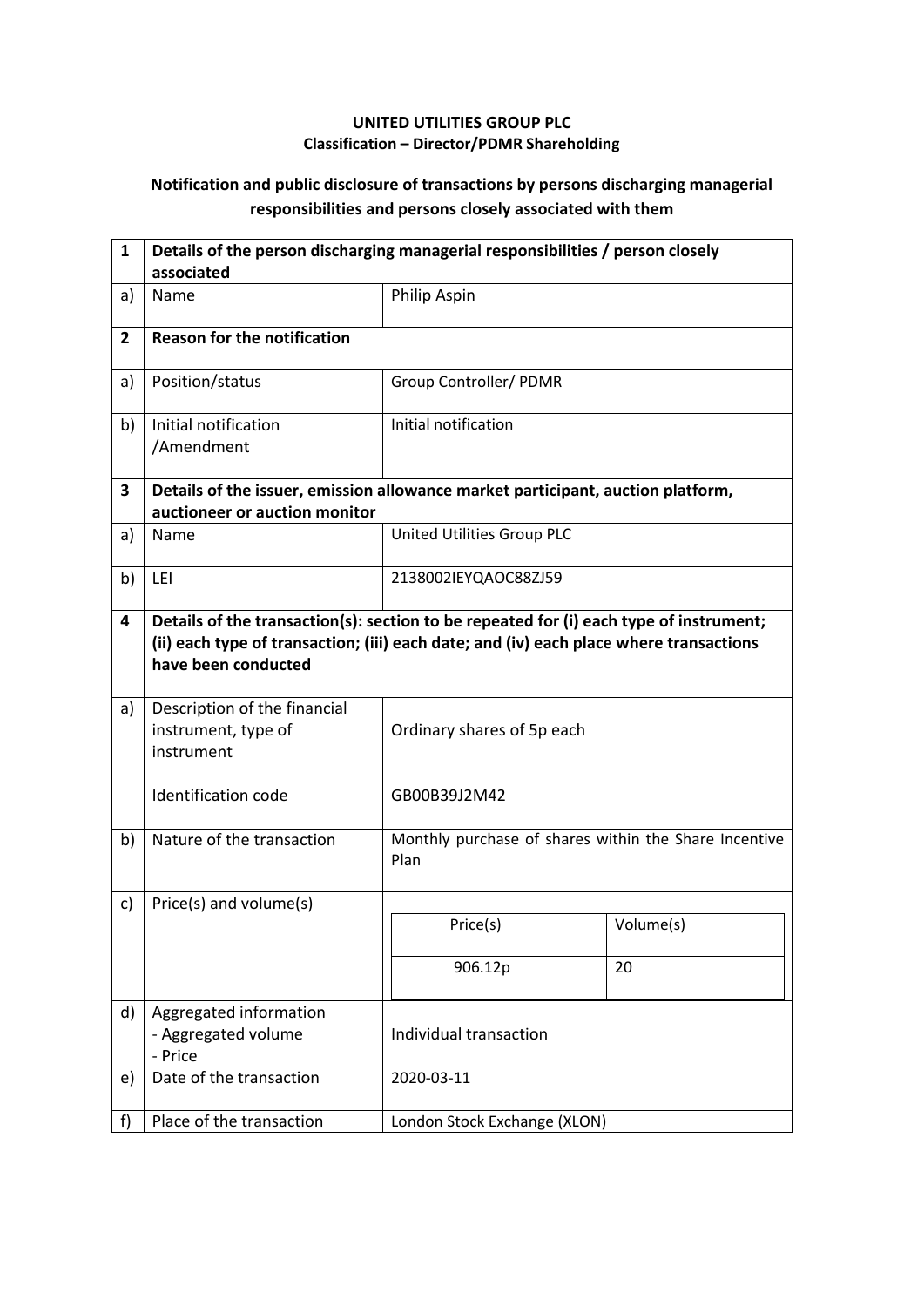| 1              | Details of the person discharging managerial responsibilities / person closely                                                                                                                          |                                            |                                                       |  |  |  |
|----------------|---------------------------------------------------------------------------------------------------------------------------------------------------------------------------------------------------------|--------------------------------------------|-------------------------------------------------------|--|--|--|
|                | associated                                                                                                                                                                                              |                                            |                                                       |  |  |  |
| a)             | Name                                                                                                                                                                                                    | Louise Beardmore                           |                                                       |  |  |  |
| $\overline{2}$ | <b>Reason for the notification</b>                                                                                                                                                                      |                                            |                                                       |  |  |  |
| a)             | Position/status                                                                                                                                                                                         | Customer Services and People Director/PDMR |                                                       |  |  |  |
| b)             | Initial notification<br>/Amendment                                                                                                                                                                      | Initial notification                       |                                                       |  |  |  |
| 3              | Details of the issuer, emission allowance market participant, auction platform,                                                                                                                         |                                            |                                                       |  |  |  |
|                | auctioneer or auction monitor                                                                                                                                                                           |                                            |                                                       |  |  |  |
| a)             | Name                                                                                                                                                                                                    | United Utilities Group PLC                 |                                                       |  |  |  |
| b)             | LEI                                                                                                                                                                                                     | 2138002IEYQAOC88ZJ59                       |                                                       |  |  |  |
| 4              | Details of the transaction(s): section to be repeated for (i) each type of instrument;<br>(ii) each type of transaction; (iii) each date; and (iv) each place where transactions<br>have been conducted |                                            |                                                       |  |  |  |
| a)             | Description of the financial<br>instrument, type of<br>instrument                                                                                                                                       | Ordinary shares of 5p each                 |                                                       |  |  |  |
|                | Identification code                                                                                                                                                                                     | GB00B39J2M42                               |                                                       |  |  |  |
| b)             | Nature of the transaction                                                                                                                                                                               | Plan                                       | Monthly purchase of shares within the Share Incentive |  |  |  |
| c)             | Price(s) and volume(s)                                                                                                                                                                                  |                                            |                                                       |  |  |  |
|                |                                                                                                                                                                                                         | Price(s)                                   | Volume(s)                                             |  |  |  |
|                |                                                                                                                                                                                                         | 906.12p                                    | 21                                                    |  |  |  |
| d)             | Aggregated information<br>- Aggregated volume<br>- Price                                                                                                                                                | Individual transaction                     |                                                       |  |  |  |
| e)             | Date of the transaction                                                                                                                                                                                 | 2020-03-11                                 |                                                       |  |  |  |
| f)             | Place of the transaction                                                                                                                                                                                | London Stock Exchange (XLON)               |                                                       |  |  |  |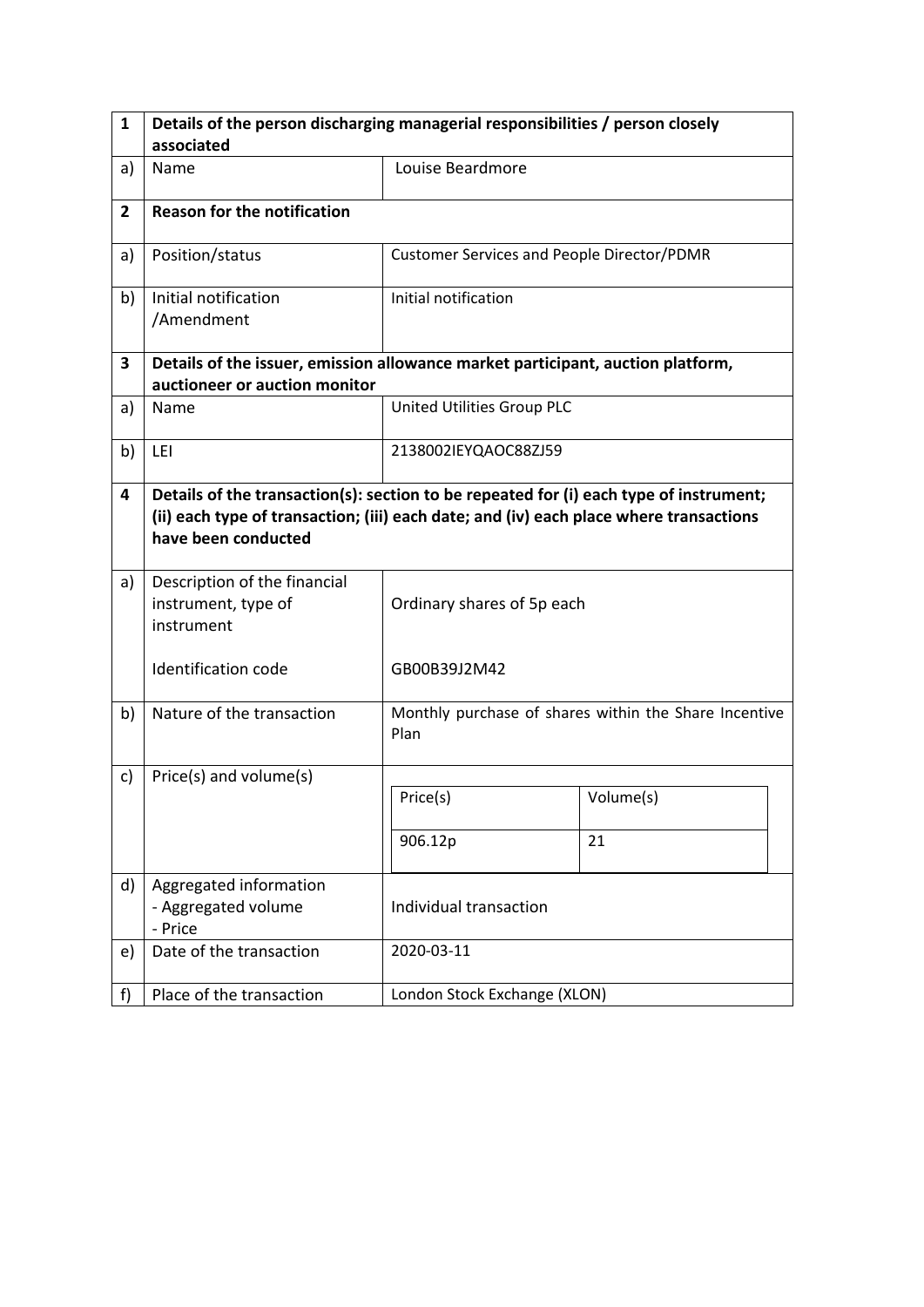| $\mathbf{1}$   | Details of the person discharging managerial responsibilities / person closely                                                                                                                          |                                       |                                                       |  |  |  |
|----------------|---------------------------------------------------------------------------------------------------------------------------------------------------------------------------------------------------------|---------------------------------------|-------------------------------------------------------|--|--|--|
|                | associated                                                                                                                                                                                              |                                       |                                                       |  |  |  |
| a)             | Name                                                                                                                                                                                                    | James Bullock                         |                                                       |  |  |  |
| $\overline{2}$ | <b>Reason for the notification</b>                                                                                                                                                                      |                                       |                                                       |  |  |  |
| a)             | Position/status                                                                                                                                                                                         | Strategy and Regulation Director/PDMR |                                                       |  |  |  |
| b)             | Initial notification<br>/Amendment                                                                                                                                                                      | Initial notification                  |                                                       |  |  |  |
| 3              | Details of the issuer, emission allowance market participant, auction platform,                                                                                                                         |                                       |                                                       |  |  |  |
|                | auctioneer or auction monitor                                                                                                                                                                           |                                       |                                                       |  |  |  |
| a)             | Name                                                                                                                                                                                                    | United Utilities Group PLC            |                                                       |  |  |  |
| b)             | LEI                                                                                                                                                                                                     | 2138002IEYQAOC88ZJ59                  |                                                       |  |  |  |
| 4              | Details of the transaction(s): section to be repeated for (i) each type of instrument;<br>(ii) each type of transaction; (iii) each date; and (iv) each place where transactions<br>have been conducted |                                       |                                                       |  |  |  |
| a)             | Description of the financial<br>instrument, type of<br>instrument                                                                                                                                       | Ordinary shares of 5p each            |                                                       |  |  |  |
|                | Identification code                                                                                                                                                                                     | GB00B39J2M42                          |                                                       |  |  |  |
| b)             | Nature of the transaction                                                                                                                                                                               | Plan                                  | Monthly purchase of shares within the Share Incentive |  |  |  |
| c)             | Price(s) and volume(s)                                                                                                                                                                                  |                                       |                                                       |  |  |  |
|                |                                                                                                                                                                                                         | Price(s)                              | Volume(s)                                             |  |  |  |
|                |                                                                                                                                                                                                         | 906.12p                               | 20                                                    |  |  |  |
| d)             | Aggregated information<br>- Aggregated volume<br>- Price                                                                                                                                                | Individual transaction                |                                                       |  |  |  |
| e)             | Date of the transaction                                                                                                                                                                                 | 2020-03-11                            |                                                       |  |  |  |
| f              | Place of the transaction                                                                                                                                                                                | London Stock Exchange (XLON)          |                                                       |  |  |  |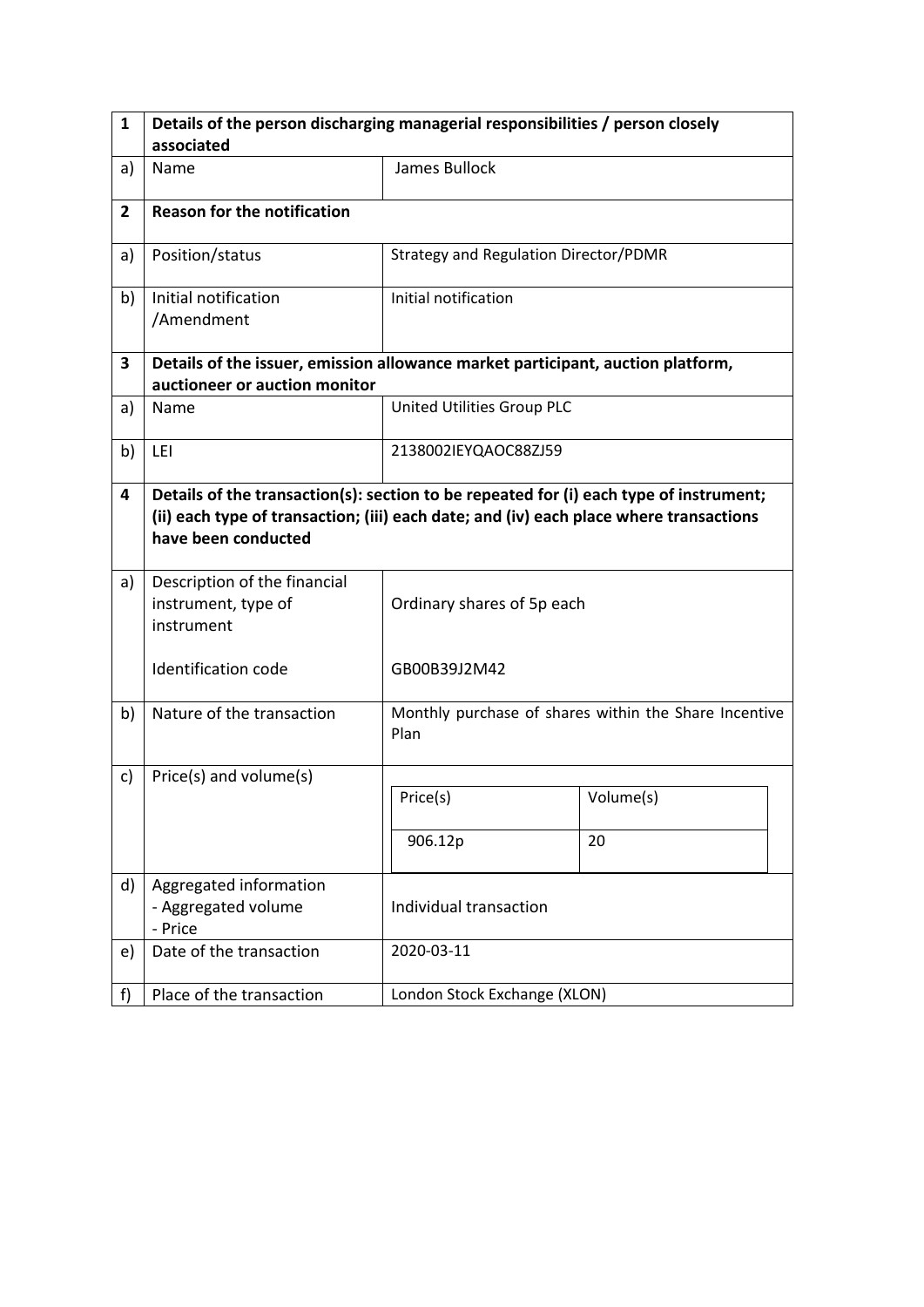| $\mathbf{1}$   | Details of the person discharging managerial responsibilities / person closely  |                                                                                                                                                                                  |                                                       |           |  |  |
|----------------|---------------------------------------------------------------------------------|----------------------------------------------------------------------------------------------------------------------------------------------------------------------------------|-------------------------------------------------------|-----------|--|--|
|                | associated                                                                      |                                                                                                                                                                                  |                                                       |           |  |  |
| a)             | Name                                                                            |                                                                                                                                                                                  | Simon Chadwick                                        |           |  |  |
| $\overline{2}$ | <b>Reason for the notification</b>                                              |                                                                                                                                                                                  |                                                       |           |  |  |
| a)             | Position/status                                                                 |                                                                                                                                                                                  | Digital Services & Central Operations/PDMR            |           |  |  |
| b)             | Initial notification<br>/Amendment                                              |                                                                                                                                                                                  | Initial notification                                  |           |  |  |
| 3              | Details of the issuer, emission allowance market participant, auction platform, |                                                                                                                                                                                  |                                                       |           |  |  |
|                | auctioneer or auction monitor                                                   |                                                                                                                                                                                  |                                                       |           |  |  |
| a)             | Name                                                                            |                                                                                                                                                                                  | United Utilities Group PLC                            |           |  |  |
| b)             | LEI                                                                             |                                                                                                                                                                                  | 2138002IEYQAOC88ZJ59                                  |           |  |  |
| 4              | have been conducted                                                             | Details of the transaction(s): section to be repeated for (i) each type of instrument;<br>(ii) each type of transaction; (iii) each date; and (iv) each place where transactions |                                                       |           |  |  |
| a)             | Description of the financial<br>instrument, type of<br>instrument               |                                                                                                                                                                                  | Ordinary shares of 5p each                            |           |  |  |
|                | Identification code                                                             |                                                                                                                                                                                  | GB00B39J2M42                                          |           |  |  |
| b)             | Nature of the transaction                                                       | Plan                                                                                                                                                                             | Monthly purchase of shares within the Share Incentive |           |  |  |
| c)             | Price(s) and volume(s)                                                          |                                                                                                                                                                                  |                                                       |           |  |  |
|                |                                                                                 |                                                                                                                                                                                  | Price(s)                                              | Volume(s) |  |  |
|                |                                                                                 |                                                                                                                                                                                  | 906.12p                                               | 19        |  |  |
| d)             | Aggregated information<br>- Aggregated volume<br>- Price                        | Individual transaction                                                                                                                                                           |                                                       |           |  |  |
| e)             | Date of the transaction                                                         |                                                                                                                                                                                  | 2020-03-11                                            |           |  |  |
| f              | Place of the transaction                                                        |                                                                                                                                                                                  | London Stock Exchange (XLON)                          |           |  |  |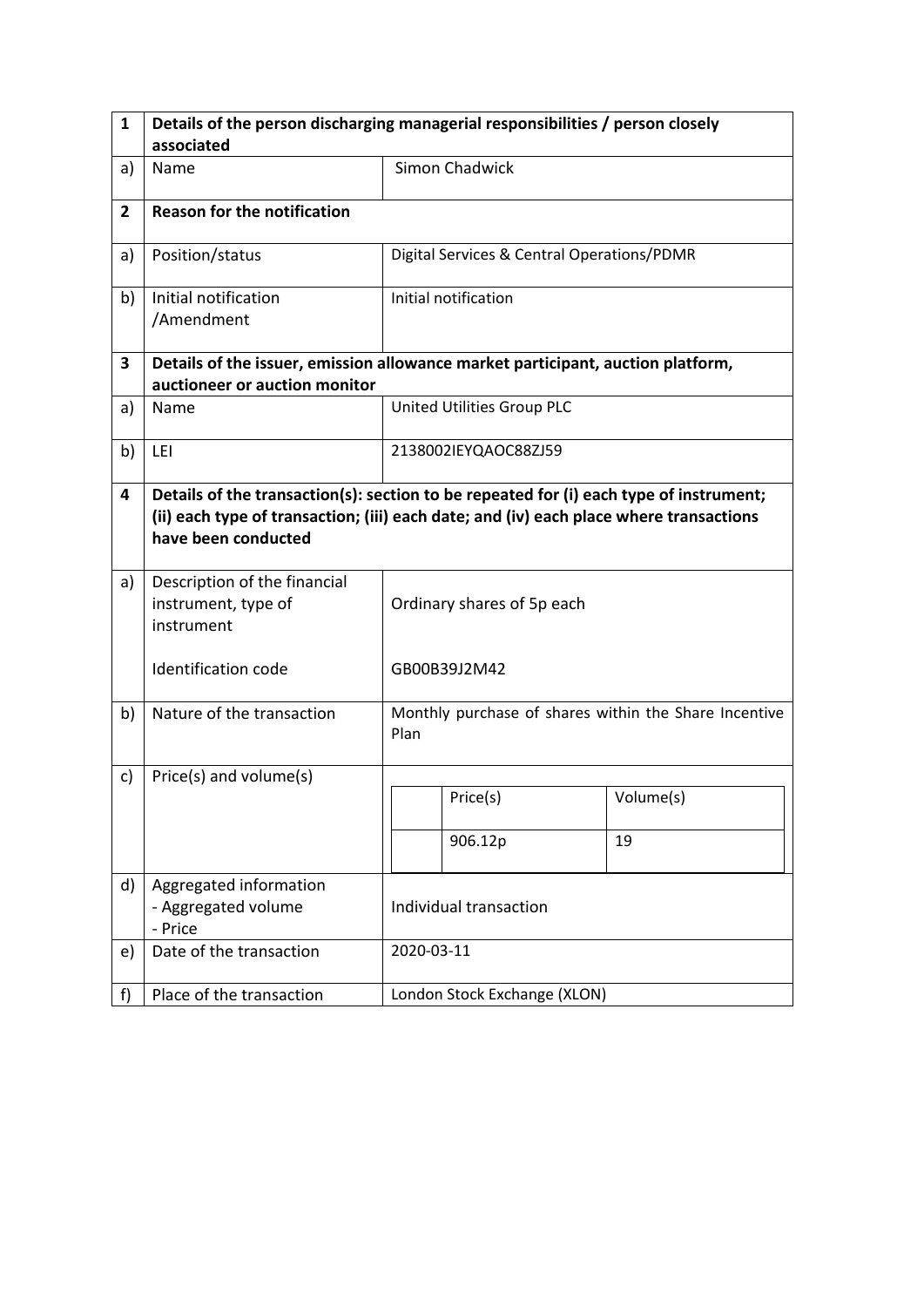| $\mathbf{1}$   | Details of the person discharging managerial responsibilities / person closely                                                                                                                          |                              |                                                       |  |  |  |
|----------------|---------------------------------------------------------------------------------------------------------------------------------------------------------------------------------------------------------|------------------------------|-------------------------------------------------------|--|--|--|
|                | associated                                                                                                                                                                                              |                              |                                                       |  |  |  |
| a)             | Name                                                                                                                                                                                                    | <b>Simon Gardiner</b>        |                                                       |  |  |  |
| $\overline{2}$ | <b>Reason for the notification</b>                                                                                                                                                                      |                              |                                                       |  |  |  |
| a)             | Position/status                                                                                                                                                                                         | Company Secretary/PDMR       |                                                       |  |  |  |
| b)             | Initial notification<br>/Amendment                                                                                                                                                                      | Initial notification         |                                                       |  |  |  |
| 3              | Details of the issuer, emission allowance market participant, auction platform,                                                                                                                         |                              |                                                       |  |  |  |
|                | auctioneer or auction monitor                                                                                                                                                                           |                              |                                                       |  |  |  |
| a)             | Name                                                                                                                                                                                                    | United Utilities Group PLC   |                                                       |  |  |  |
| b)             | LEI                                                                                                                                                                                                     | 2138002IEYQAOC88ZJ59         |                                                       |  |  |  |
| 4              | Details of the transaction(s): section to be repeated for (i) each type of instrument;<br>(ii) each type of transaction; (iii) each date; and (iv) each place where transactions<br>have been conducted |                              |                                                       |  |  |  |
| a)             | Description of the financial<br>instrument, type of<br>instrument                                                                                                                                       | Ordinary shares of 5p each   |                                                       |  |  |  |
|                | Identification code                                                                                                                                                                                     | GB00B39J2M42                 |                                                       |  |  |  |
| b)             | Nature of the transaction                                                                                                                                                                               | Plan                         | Monthly purchase of shares within the Share Incentive |  |  |  |
| c)             | Price(s) and volume(s)                                                                                                                                                                                  |                              |                                                       |  |  |  |
|                |                                                                                                                                                                                                         | Price(s)                     | Volume(s)                                             |  |  |  |
|                |                                                                                                                                                                                                         | 906.12p                      | 20                                                    |  |  |  |
| d)             | Aggregated information<br>- Aggregated volume<br>- Price                                                                                                                                                | Individual transaction       |                                                       |  |  |  |
| e)             | Date of the transaction                                                                                                                                                                                 | 2020-03-11                   |                                                       |  |  |  |
| f              | Place of the transaction                                                                                                                                                                                | London Stock Exchange (XLON) |                                                       |  |  |  |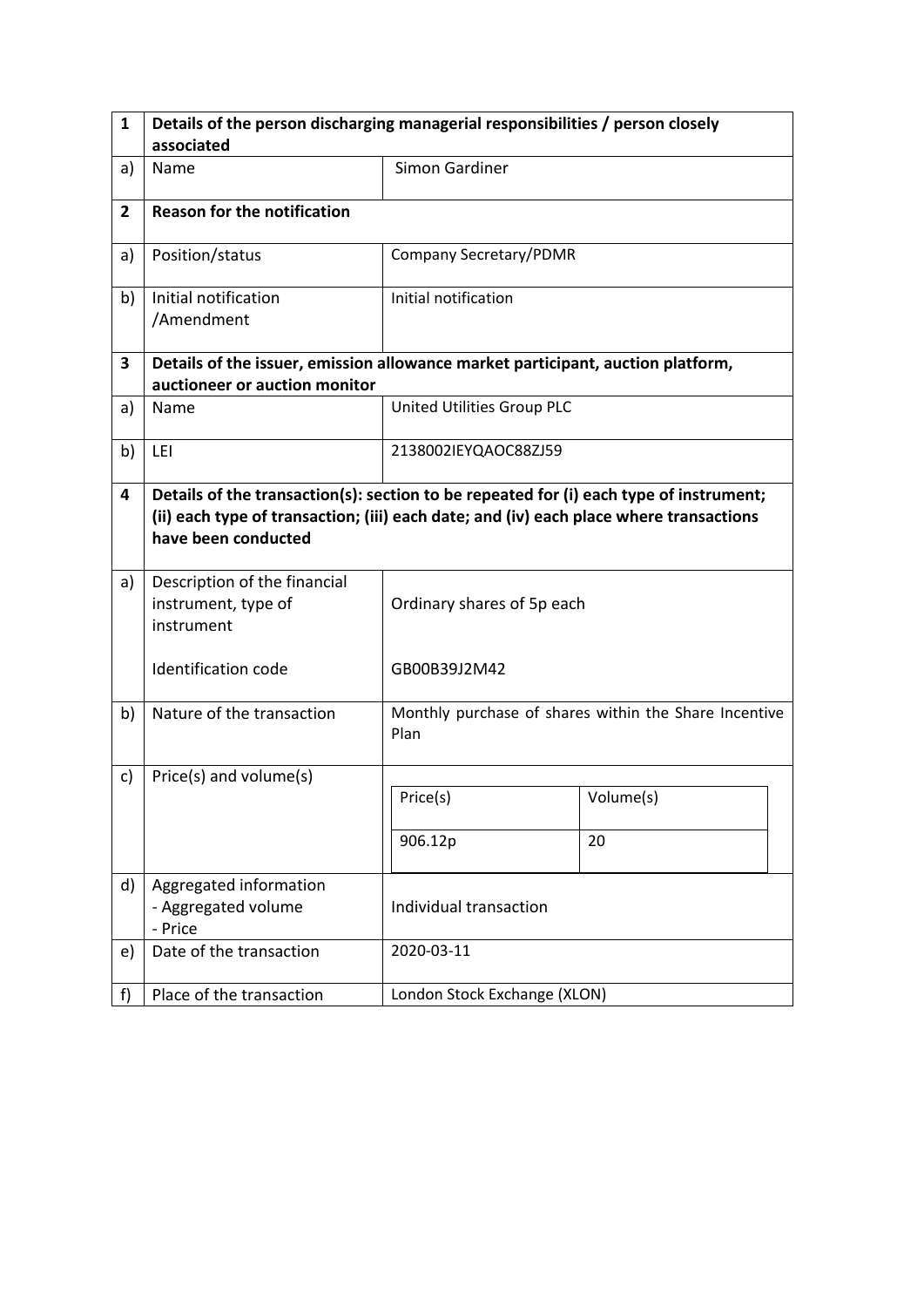| 1              | Details of the person discharging managerial responsibilities / person closely                                                                                                                          |                        |                                                       |           |  |
|----------------|---------------------------------------------------------------------------------------------------------------------------------------------------------------------------------------------------------|------------------------|-------------------------------------------------------|-----------|--|
|                | associated                                                                                                                                                                                              |                        |                                                       |           |  |
| a)             | Name                                                                                                                                                                                                    |                        | Joanne Harrison                                       |           |  |
| $\overline{2}$ | <b>Reason for the notification</b>                                                                                                                                                                      |                        |                                                       |           |  |
| a)             | Position/status                                                                                                                                                                                         |                        | Environment and Asset Strategy Director/PDMR          |           |  |
| b)             | Initial notification<br>/Amendment                                                                                                                                                                      |                        | Initial notification                                  |           |  |
| 3              | Details of the issuer, emission allowance market participant, auction platform,                                                                                                                         |                        |                                                       |           |  |
|                | auctioneer or auction monitor                                                                                                                                                                           |                        |                                                       |           |  |
| a)             | Name                                                                                                                                                                                                    |                        | United Utilities Group PLC                            |           |  |
| b)             | LEI                                                                                                                                                                                                     | 2138002IEYQAOC88ZJ59   |                                                       |           |  |
| 4              | Details of the transaction(s): section to be repeated for (i) each type of instrument;<br>(ii) each type of transaction; (iii) each date; and (iv) each place where transactions<br>have been conducted |                        |                                                       |           |  |
| a)             | Description of the financial<br>instrument, type of<br>instrument                                                                                                                                       |                        | Ordinary shares of 5p each                            |           |  |
|                | Identification code                                                                                                                                                                                     |                        | GB00B39J2M42                                          |           |  |
| b)             | Nature of the transaction                                                                                                                                                                               | Plan                   | Monthly purchase of shares within the Share Incentive |           |  |
| c)             | Price(s) and volume(s)                                                                                                                                                                                  |                        |                                                       |           |  |
|                |                                                                                                                                                                                                         |                        | Price(s)                                              | Volume(s) |  |
|                |                                                                                                                                                                                                         |                        | 906.12p                                               | 19        |  |
| d)             | Aggregated information<br>- Aggregated volume<br>- Price                                                                                                                                                | Individual transaction |                                                       |           |  |
| e)             | Date of the transaction                                                                                                                                                                                 |                        | 2020-03-11                                            |           |  |
| f)             | Place of the transaction                                                                                                                                                                                |                        | London Stock Exchange (XLON)                          |           |  |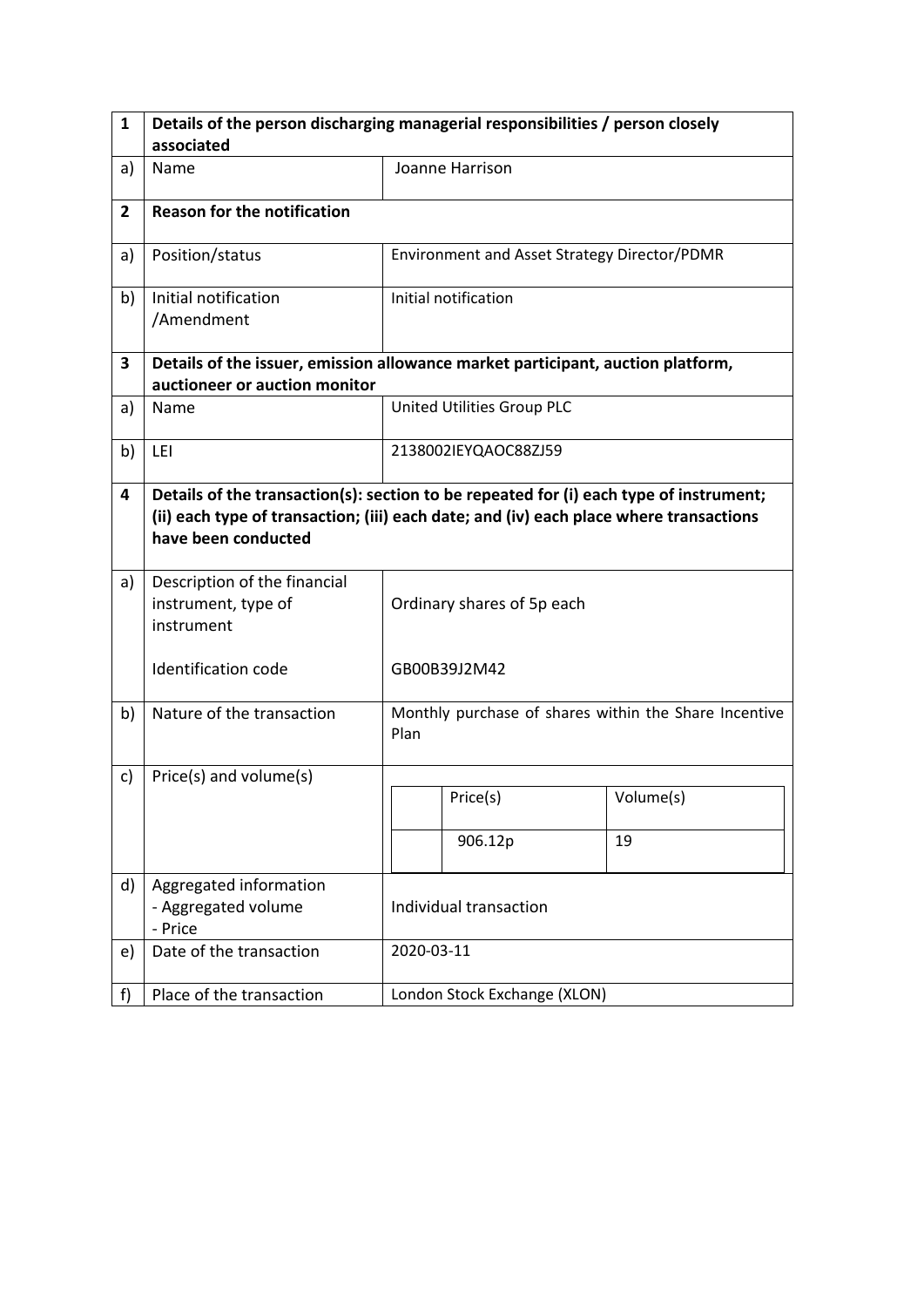| 1              | Details of the person discharging managerial responsibilities / person closely                                                                                                                          |                            |                                                       |           |  |
|----------------|---------------------------------------------------------------------------------------------------------------------------------------------------------------------------------------------------------|----------------------------|-------------------------------------------------------|-----------|--|
|                | associated                                                                                                                                                                                              |                            |                                                       |           |  |
| a)             | Name                                                                                                                                                                                                    |                            | James Keith Haslett                                   |           |  |
| $\overline{2}$ | <b>Reason for the notification</b>                                                                                                                                                                      |                            |                                                       |           |  |
| a)             | Position/status                                                                                                                                                                                         |                            | Director of Wastewater/PDMR                           |           |  |
| b)             | Initial notification<br>/Amendment                                                                                                                                                                      |                            | Initial notification                                  |           |  |
| 3              | Details of the issuer, emission allowance market participant, auction platform,                                                                                                                         |                            |                                                       |           |  |
|                | auctioneer or auction monitor                                                                                                                                                                           |                            |                                                       |           |  |
| a)             | Name                                                                                                                                                                                                    |                            | United Utilities Group PLC                            |           |  |
| b)             | LEI                                                                                                                                                                                                     |                            | 2138002IEYQAOC88ZJ59                                  |           |  |
| 4              | Details of the transaction(s): section to be repeated for (i) each type of instrument;<br>(ii) each type of transaction; (iii) each date; and (iv) each place where transactions<br>have been conducted |                            |                                                       |           |  |
| a)             | Description of the financial<br>instrument, type of<br>instrument                                                                                                                                       | Ordinary shares of 5p each |                                                       |           |  |
|                | Identification code                                                                                                                                                                                     |                            | GB00B39J2M42                                          |           |  |
| b)             | Nature of the transaction                                                                                                                                                                               | Plan                       | Monthly purchase of shares within the Share Incentive |           |  |
| c)             | Price(s) and volume(s)                                                                                                                                                                                  |                            |                                                       |           |  |
|                |                                                                                                                                                                                                         |                            | Price(s)                                              | Volume(s) |  |
|                |                                                                                                                                                                                                         |                            | 906.12p                                               | 20        |  |
| d)             | Aggregated information<br>- Aggregated volume<br>- Price                                                                                                                                                | Individual transaction     |                                                       |           |  |
| e)             | Date of the transaction                                                                                                                                                                                 |                            | 2020-03-11                                            |           |  |
| f)             | Place of the transaction                                                                                                                                                                                |                            | London Stock Exchange (XLON)                          |           |  |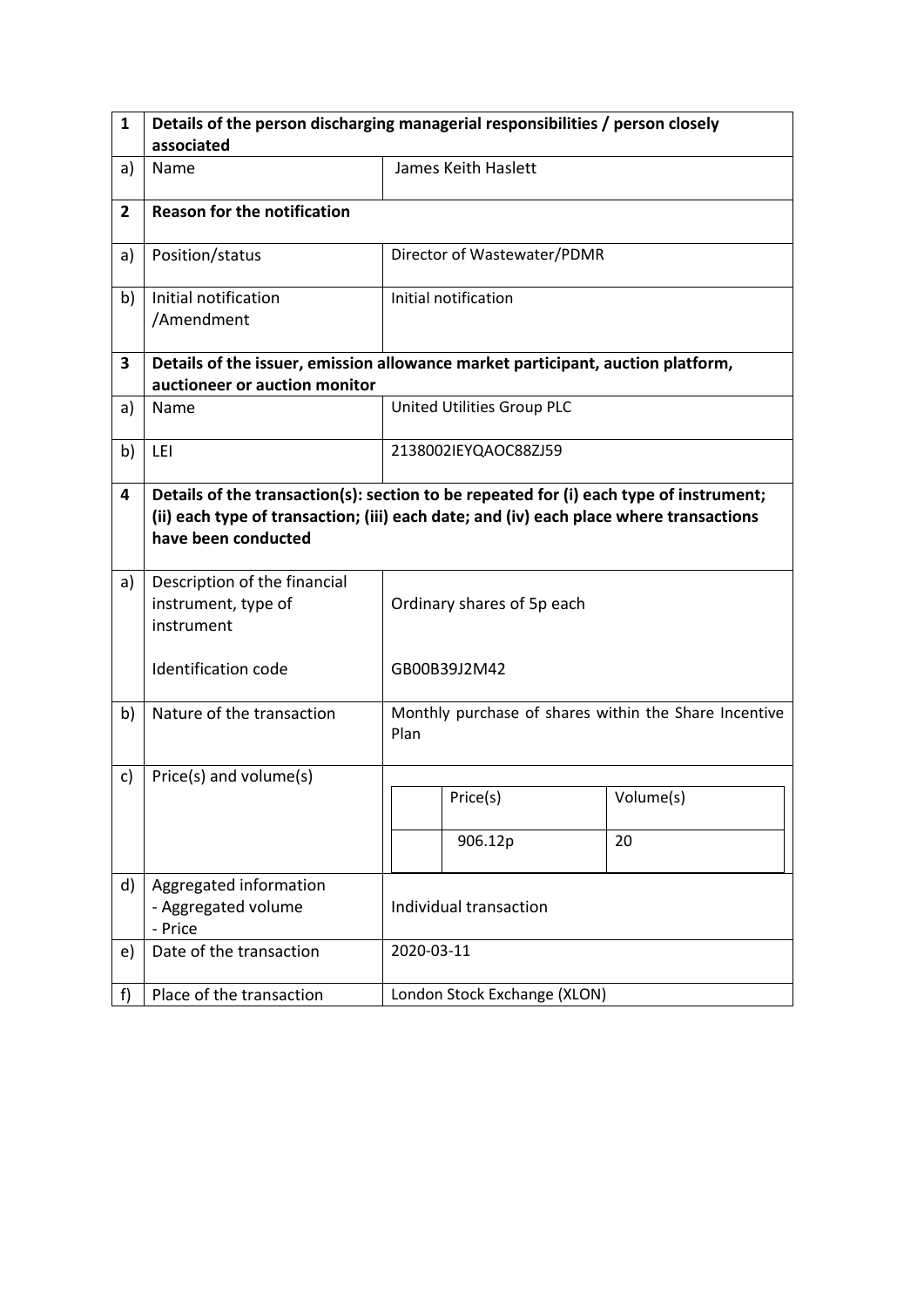| 1              | Details of the person discharging managerial responsibilities / person closely                                                                                                                          |                              |                                                       |  |  |  |
|----------------|---------------------------------------------------------------------------------------------------------------------------------------------------------------------------------------------------------|------------------------------|-------------------------------------------------------|--|--|--|
|                | associated                                                                                                                                                                                              |                              |                                                       |  |  |  |
| a)             | Name                                                                                                                                                                                                    | John Russell Houlden         |                                                       |  |  |  |
| $\overline{2}$ | <b>Reason for the notification</b>                                                                                                                                                                      |                              |                                                       |  |  |  |
| a)             | Position/status                                                                                                                                                                                         | Chief Financial Officer/PDMR |                                                       |  |  |  |
| b)             | Initial notification<br>/Amendment                                                                                                                                                                      | Initial notification         |                                                       |  |  |  |
| 3              | Details of the issuer, emission allowance market participant, auction platform,                                                                                                                         |                              |                                                       |  |  |  |
|                | auctioneer or auction monitor                                                                                                                                                                           |                              |                                                       |  |  |  |
| a)             | Name                                                                                                                                                                                                    | United Utilities Group PLC   |                                                       |  |  |  |
| b)             | LEI                                                                                                                                                                                                     | 2138002IEYQAOC88ZJ59         |                                                       |  |  |  |
| 4              | Details of the transaction(s): section to be repeated for (i) each type of instrument;<br>(ii) each type of transaction; (iii) each date; and (iv) each place where transactions<br>have been conducted |                              |                                                       |  |  |  |
| a)             | Description of the financial<br>instrument, type of<br>instrument                                                                                                                                       | Ordinary shares of 5p each   |                                                       |  |  |  |
|                | Identification code                                                                                                                                                                                     | GB00B39J2M42                 |                                                       |  |  |  |
| b)             | Nature of the transaction                                                                                                                                                                               | Plan                         | Monthly purchase of shares within the Share Incentive |  |  |  |
| c)             | Price(s) and volume(s)                                                                                                                                                                                  |                              |                                                       |  |  |  |
|                |                                                                                                                                                                                                         | Price(s)                     | Volume(s)                                             |  |  |  |
|                |                                                                                                                                                                                                         | 906.12p                      | 19                                                    |  |  |  |
| d)             | Aggregated information<br>- Aggregated volume<br>- Price                                                                                                                                                | Individual transaction       |                                                       |  |  |  |
| e)             | Date of the transaction                                                                                                                                                                                 | 2020-03-11                   |                                                       |  |  |  |
| f)             | Place of the transaction                                                                                                                                                                                | London Stock Exchange (XLON) |                                                       |  |  |  |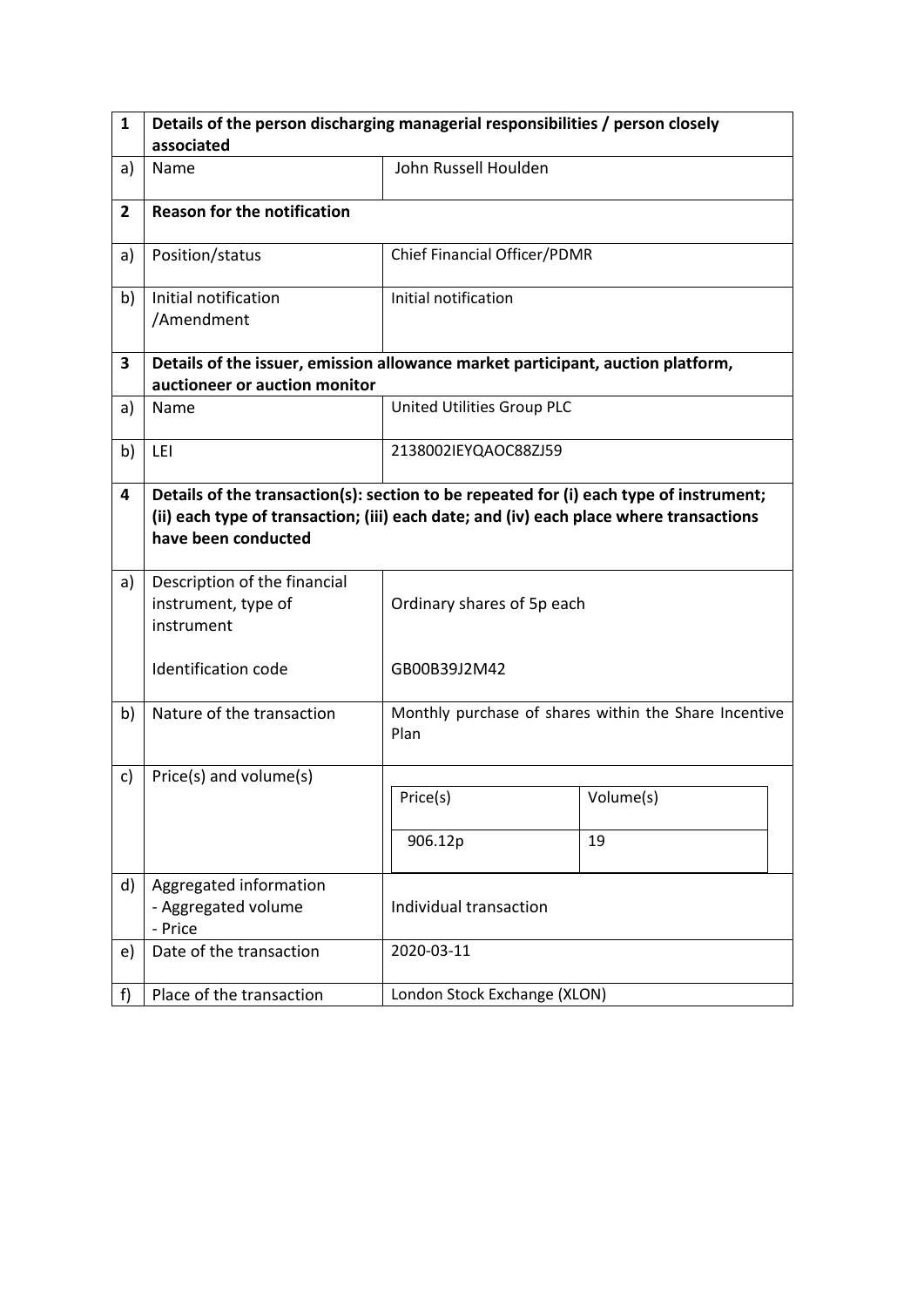| 1              | Details of the person discharging managerial responsibilities / person closely                                                                                                                          |                                 |                                                       |  |  |  |
|----------------|---------------------------------------------------------------------------------------------------------------------------------------------------------------------------------------------------------|---------------------------------|-------------------------------------------------------|--|--|--|
|                | associated                                                                                                                                                                                              |                                 |                                                       |  |  |  |
| a)             | Name                                                                                                                                                                                                    | Gaynor Kenyon                   |                                                       |  |  |  |
| $\overline{2}$ | <b>Reason for the notification</b>                                                                                                                                                                      |                                 |                                                       |  |  |  |
| a)             | Position/status                                                                                                                                                                                         | Corporate Affairs Director/PDMR |                                                       |  |  |  |
| b)             | Initial notification<br>/Amendment                                                                                                                                                                      | Initial notification            |                                                       |  |  |  |
| 3              | Details of the issuer, emission allowance market participant, auction platform,                                                                                                                         |                                 |                                                       |  |  |  |
|                | auctioneer or auction monitor                                                                                                                                                                           |                                 |                                                       |  |  |  |
| a)             | Name                                                                                                                                                                                                    | United Utilities Group PLC      |                                                       |  |  |  |
| b)             | LEI                                                                                                                                                                                                     | 2138002IEYQAOC88ZJ59            |                                                       |  |  |  |
| 4              | Details of the transaction(s): section to be repeated for (i) each type of instrument;<br>(ii) each type of transaction; (iii) each date; and (iv) each place where transactions<br>have been conducted |                                 |                                                       |  |  |  |
| a)             | Description of the financial<br>instrument, type of<br>instrument                                                                                                                                       | Ordinary shares of 5p each      |                                                       |  |  |  |
|                | Identification code                                                                                                                                                                                     | GB00B39J2M42                    |                                                       |  |  |  |
| b)             | Nature of the transaction                                                                                                                                                                               | Plan                            | Monthly purchase of shares within the Share Incentive |  |  |  |
| c)             | Price(s) and volume(s)                                                                                                                                                                                  |                                 |                                                       |  |  |  |
|                |                                                                                                                                                                                                         | Price(s)                        | Volume(s)                                             |  |  |  |
|                |                                                                                                                                                                                                         | 906.12p                         | 21                                                    |  |  |  |
| d)             | Aggregated information<br>- Aggregated volume<br>- Price                                                                                                                                                | Individual transaction          |                                                       |  |  |  |
| e)             | Date of the transaction                                                                                                                                                                                 | 2020-03-11                      |                                                       |  |  |  |
| f)             | Place of the transaction                                                                                                                                                                                | London Stock Exchange (XLON)    |                                                       |  |  |  |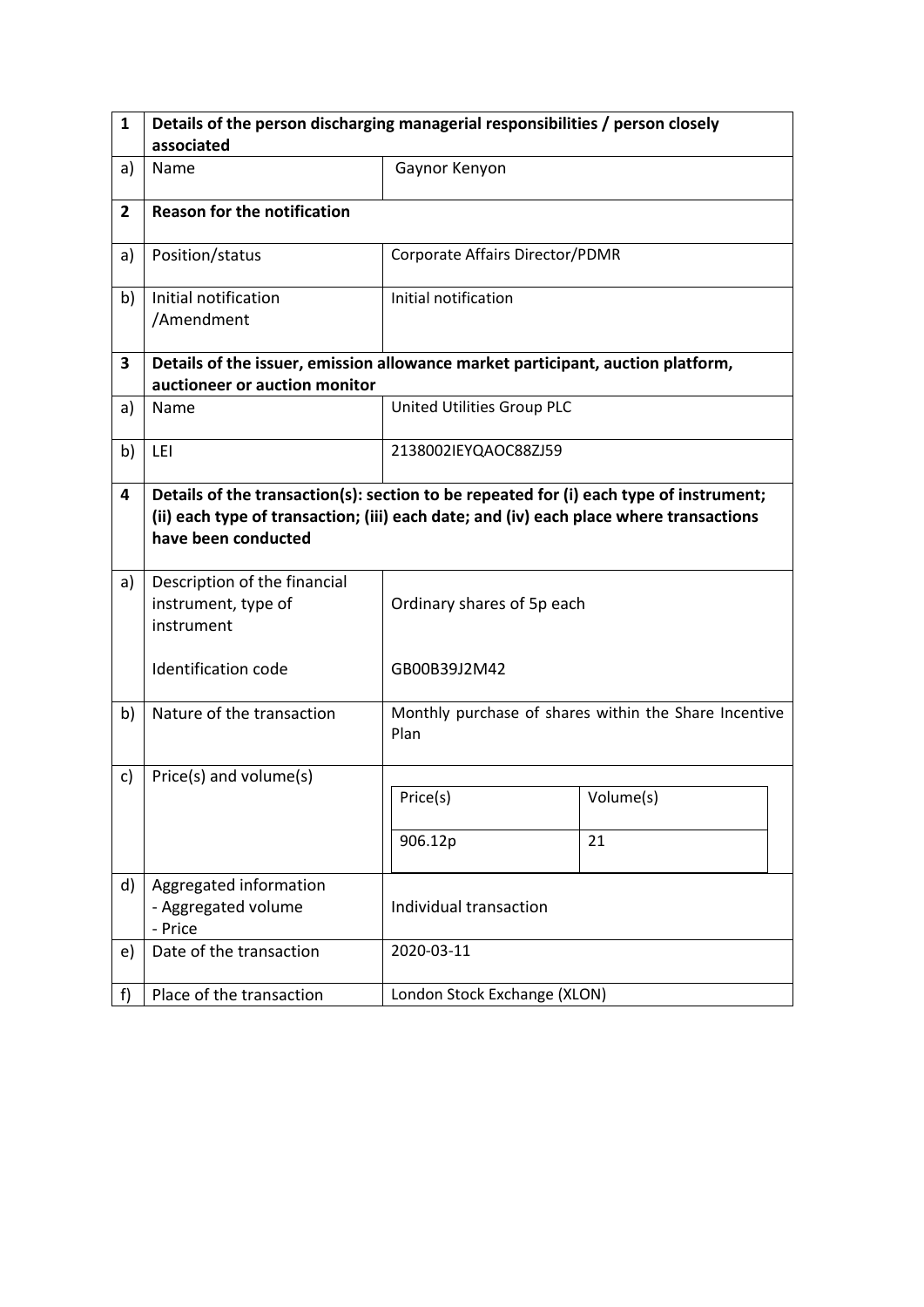| 1              | Details of the person discharging managerial responsibilities / person closely                                                                                                                          |                            |                                                       |           |  |
|----------------|---------------------------------------------------------------------------------------------------------------------------------------------------------------------------------------------------------|----------------------------|-------------------------------------------------------|-----------|--|
|                | associated                                                                                                                                                                                              |                            |                                                       |           |  |
| a)             | Name                                                                                                                                                                                                    |                            | <b>Tom Lissett</b>                                    |           |  |
| $\overline{2}$ | <b>Reason for the notification</b>                                                                                                                                                                      |                            |                                                       |           |  |
| a)             | Position/status                                                                                                                                                                                         |                            | Director of Bioresource & Energy Services/PDMR        |           |  |
| b)             | Initial notification<br>/Amendment                                                                                                                                                                      |                            | Initial notification                                  |           |  |
| 3              | Details of the issuer, emission allowance market participant, auction platform,                                                                                                                         |                            |                                                       |           |  |
|                | auctioneer or auction monitor                                                                                                                                                                           |                            |                                                       |           |  |
| a)             | Name                                                                                                                                                                                                    |                            | United Utilities Group PLC                            |           |  |
| b)             | LEI                                                                                                                                                                                                     | 2138002IEYQAOC88ZJ59       |                                                       |           |  |
| 4              | Details of the transaction(s): section to be repeated for (i) each type of instrument;<br>(ii) each type of transaction; (iii) each date; and (iv) each place where transactions<br>have been conducted |                            |                                                       |           |  |
| a)             | Description of the financial<br>instrument, type of<br>instrument                                                                                                                                       | Ordinary shares of 5p each |                                                       |           |  |
|                | <b>Identification code</b>                                                                                                                                                                              | GB00B39J2M42               |                                                       |           |  |
| b)             | Nature of the transaction                                                                                                                                                                               | Plan                       | Monthly purchase of shares within the Share Incentive |           |  |
| c)             | Price(s) and volume(s)                                                                                                                                                                                  |                            |                                                       |           |  |
|                |                                                                                                                                                                                                         |                            | Price(s)                                              | Volume(s) |  |
|                |                                                                                                                                                                                                         |                            | 906.12p                                               | 19        |  |
| d)             | Aggregated information<br>- Aggregated volume<br>- Price                                                                                                                                                | Individual transaction     |                                                       |           |  |
| e)             | Date of the transaction                                                                                                                                                                                 |                            | 2020-03-11                                            |           |  |
| f)             | Place of the transaction                                                                                                                                                                                |                            | London Stock Exchange (XLON)                          |           |  |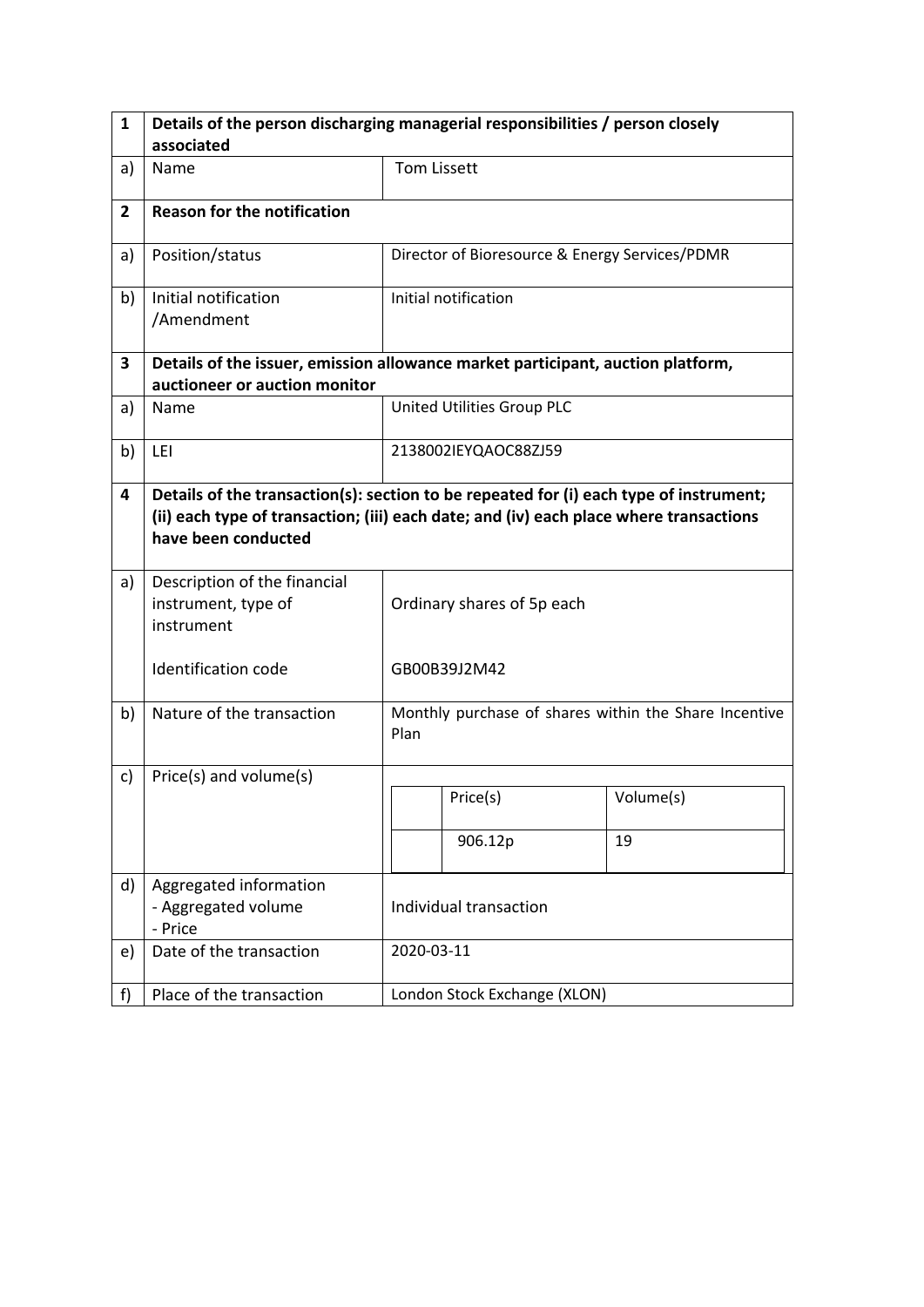| 1.             | Details of the person discharging managerial responsibilities / person closely                                                                                                                          |                              |                                                       |  |  |  |
|----------------|---------------------------------------------------------------------------------------------------------------------------------------------------------------------------------------------------------|------------------------------|-------------------------------------------------------|--|--|--|
|                | associated                                                                                                                                                                                              |                              |                                                       |  |  |  |
| a)             | Name                                                                                                                                                                                                    | <b>Steve Mogford</b>         |                                                       |  |  |  |
| $\overline{2}$ | <b>Reason for the notification</b>                                                                                                                                                                      |                              |                                                       |  |  |  |
| a)             | Position/status                                                                                                                                                                                         | Chief Executive Officer/PDMR |                                                       |  |  |  |
| b)             | Initial notification<br>/Amendment                                                                                                                                                                      | Initial notification         |                                                       |  |  |  |
| 3              | Details of the issuer, emission allowance market participant, auction platform,                                                                                                                         |                              |                                                       |  |  |  |
|                | auctioneer or auction monitor                                                                                                                                                                           |                              |                                                       |  |  |  |
| a)             | Name                                                                                                                                                                                                    | United Utilities Group PLC   |                                                       |  |  |  |
| b)             | LEI                                                                                                                                                                                                     | 2138002IEYQAOC88ZJ59         |                                                       |  |  |  |
| 4              | Details of the transaction(s): section to be repeated for (i) each type of instrument;<br>(ii) each type of transaction; (iii) each date; and (iv) each place where transactions<br>have been conducted |                              |                                                       |  |  |  |
| a)             | Description of the financial<br>instrument, type of<br>instrument                                                                                                                                       | Ordinary shares of 5p each   |                                                       |  |  |  |
|                | Identification code                                                                                                                                                                                     | GB00B39J2M42                 |                                                       |  |  |  |
| b)             | Nature of the transaction                                                                                                                                                                               | Plan                         | Monthly purchase of shares within the Share Incentive |  |  |  |
| c)             | Price(s) and volume(s)                                                                                                                                                                                  |                              |                                                       |  |  |  |
|                |                                                                                                                                                                                                         | Price(s)                     | Volume(s)                                             |  |  |  |
|                |                                                                                                                                                                                                         | 906.12p                      | 19                                                    |  |  |  |
| d)             | Aggregated information<br>- Aggregated volume<br>- Price                                                                                                                                                | Individual transaction       |                                                       |  |  |  |
| e)             | Date of the transaction                                                                                                                                                                                 | 2020-03-11                   |                                                       |  |  |  |
| f              | Place of the transaction                                                                                                                                                                                | London Stock Exchange (XLON) |                                                       |  |  |  |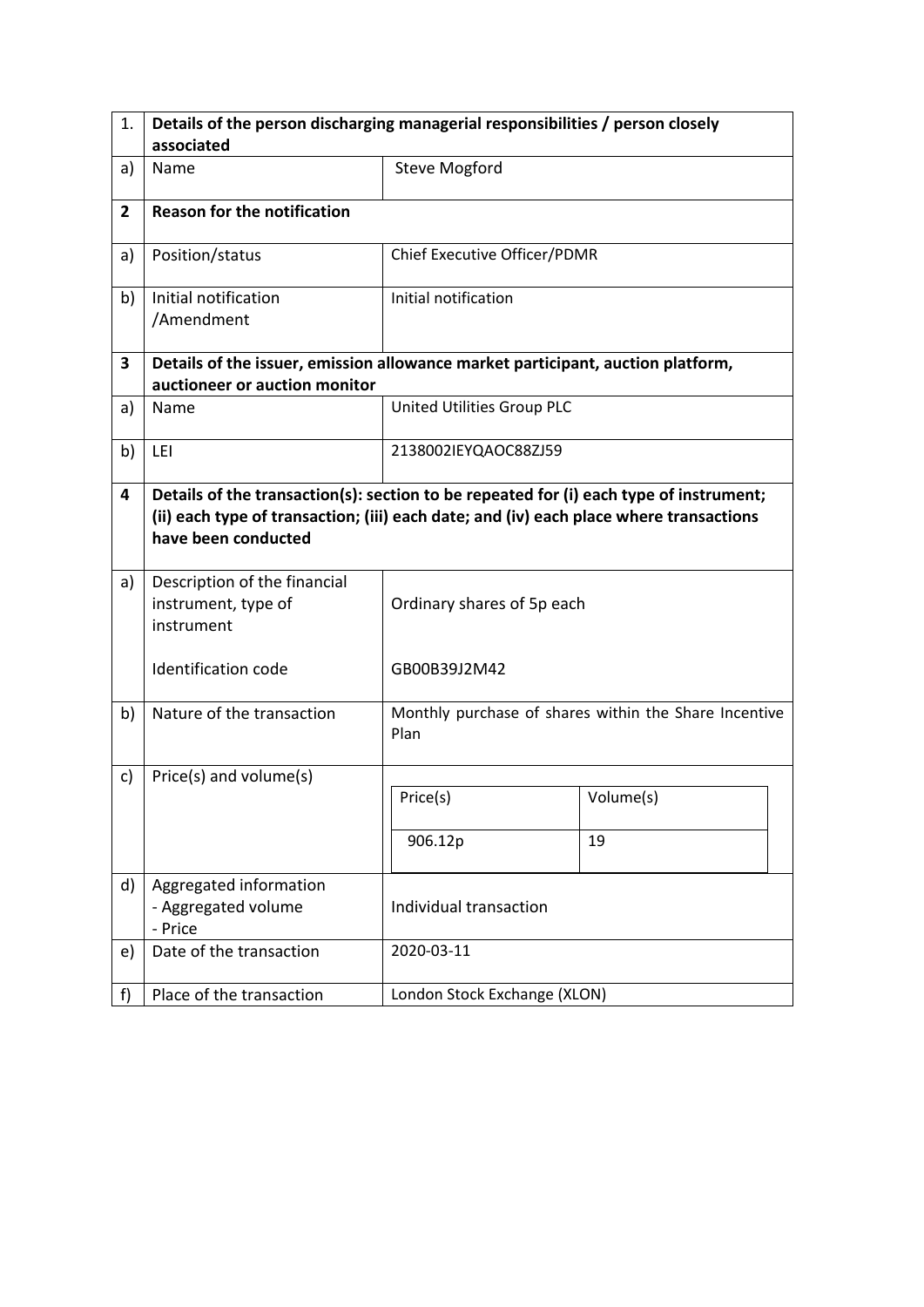| 1              | Details of the person discharging managerial responsibilities / person closely                                                                                                                          |                                                               |                                             |           |  |
|----------------|---------------------------------------------------------------------------------------------------------------------------------------------------------------------------------------------------------|---------------------------------------------------------------|---------------------------------------------|-----------|--|
|                | associated                                                                                                                                                                                              |                                                               |                                             |           |  |
| a)             | Name                                                                                                                                                                                                    |                                                               | <b>Martin Padley</b>                        |           |  |
| $\overline{2}$ | <b>Reason for the notification</b>                                                                                                                                                                      |                                                               |                                             |           |  |
| a)             | Position/status                                                                                                                                                                                         |                                                               | Water and Scientific Services Director/PDMR |           |  |
| b)             | Initial notification<br>/Amendment                                                                                                                                                                      |                                                               | Initial notification                        |           |  |
| 3              | Details of the issuer, emission allowance market participant, auction platform,                                                                                                                         |                                                               |                                             |           |  |
|                | auctioneer or auction monitor                                                                                                                                                                           |                                                               |                                             |           |  |
| a)             | Name                                                                                                                                                                                                    |                                                               | United Utilities Group PLC                  |           |  |
| b)             | LEI                                                                                                                                                                                                     | 2138002IEYQAOC88ZJ59                                          |                                             |           |  |
| 4              | Details of the transaction(s): section to be repeated for (i) each type of instrument;<br>(ii) each type of transaction; (iii) each date; and (iv) each place where transactions<br>have been conducted |                                                               |                                             |           |  |
| a)             | Description of the financial<br>instrument, type of<br>instrument                                                                                                                                       | Ordinary shares of 5p each                                    |                                             |           |  |
|                | Identification code                                                                                                                                                                                     |                                                               | GB00B39J2M42                                |           |  |
| b)             | Nature of the transaction                                                                                                                                                                               | Monthly purchase of shares within the Share Incentive<br>Plan |                                             |           |  |
| c)             | Price(s) and volume(s)                                                                                                                                                                                  |                                                               |                                             |           |  |
|                |                                                                                                                                                                                                         |                                                               | Price(s)                                    | Volume(s) |  |
|                |                                                                                                                                                                                                         |                                                               | 906.12p                                     | 21        |  |
| d)             | Aggregated information<br>- Aggregated volume<br>- Price                                                                                                                                                | Individual transaction                                        |                                             |           |  |
| e)             | Date of the transaction                                                                                                                                                                                 | 2020-03-11                                                    |                                             |           |  |
| f)             | Place of the transaction                                                                                                                                                                                |                                                               | London Stock Exchange (XLON)                |           |  |